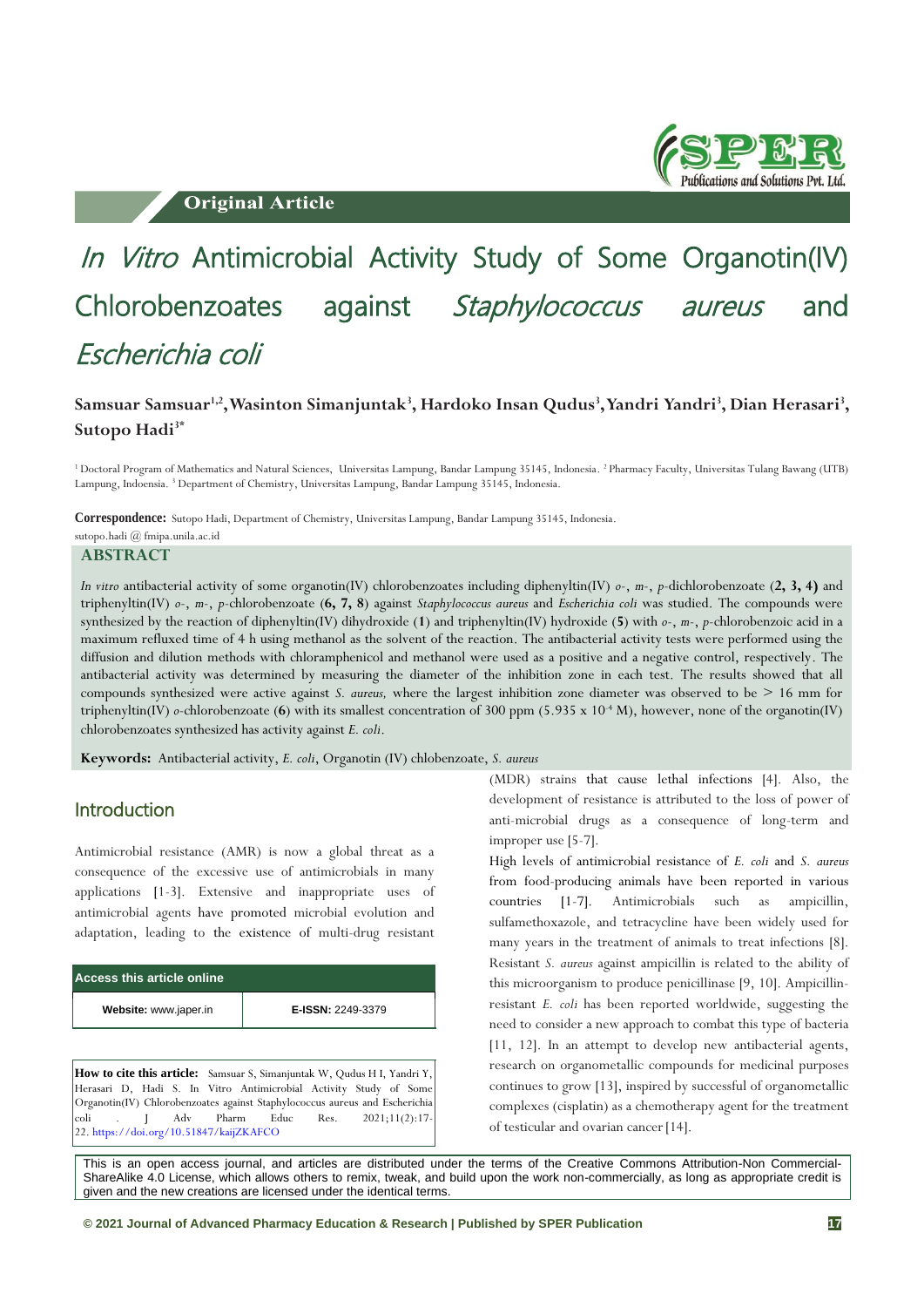*coli*

In previous studies [15, 16], it was reported that metal complexes with organic ligands exhibit significant biological activity, contributed by the ligands and the metal in the compounds. The organic ligands contribute to biological activity, increase efficiency, reduce toxic effects or side effects, reduce therapeutic doses, protect and transport the metal, avoid side reactions on the route to potential targets, and overcome the mechanism of drug resistance, while the metal acts as a carrier and or stabilizer of the drug to reach the target [15, 16].

The tin(II) compound with a Schiff bases derived from 2 hydroxy-1- naphth-aldehyde has a significant influence on the inhibition of *S. aureus* and *E. coli* [17]. Organotin(IV) derivatives based on  $2-((2-methoxyphenyl)carbamoyl)benzoic$ compounds are known to have good activity as antibacterial compounds [18]. Antibacterial testing against bacterium *Bacillus sp* by the diffusion method with the best results obtained using diphenyltin(IV) di-4-nitrobenzoate with a concentration of 200 ppm, whereas in the dilution test, diphenyltin(IV) di-4 nitrobenzoate) was effective at concentration of 0.4 mg/2mL [19]. Diphenyltin(IV) and triphenyltin(IV) 3-chlobenzoate have been reported to exhibit activity against *Pseudomonas aeruginosa* and *Bacillus subtilis* [17]. The antibacterial activity using the  $diffusion$  method on diphenyltin $(IV)$  dibenzoate triphenyltin(IV) benzoate compounds on *B. substilis* and *P. aeruginosa* gave maximum growth inhibition at a concentration of 200 ppm [20]. In recent years, studies on organometallic chemistry revealed that derivatives of organotin(IV) posses activity as anticancer [16, 18, 21, 22,], antifungal [23, 24], antimalarial [25-27], corrosion inhibitor [28, 29] and antimicrobial [17-20].

Based on the interesting results reported in the literature on the activity of organotin(IV) derivatives, this work aims to investigate the potential of diphenyltin(IV) *o*-, *m*-, *p*dichlorobenzoate and triphenyltinIV) o-, m-, p-chlorobenzoate as antimicrobials against *S. aureus* and *E. Coli*.

## Materials and Methods

### **Materials**

The materials used in this work were diphenyltin(IV) dihydroxide [(C6H5)2Sn(OH)2], triphenyltin (IV) hydroxide [(C6H5)3SnOH], *o-, m-, p-*chlorobenzoic acids [*o,- m-, p- (*C6H4(Cl)COOH)], chloramphenicol, nutrient Agar (NA) media, and sodium chloride (NaCl) were obtained from Sigma-Aldrich, methanol (CH3OH) was obtained from J.T Baker. All of these chemicals were used as received, double distilled water was purchased from Ikapharmindo, Indonesia, Gram-negative bacteria *E. coli* and Gram-positive bacteria *S. aureus* were obtained from the Lampung Provincial Health Laboratory.

### Preparation of Solution test

Test solutions consisting of: Diphenyltin(IV) dihydroxide (**1**), triphenyltin(IV) hydroxide (**2**), diphenyltin(IV) di-*o*-

dichlorobenzoate (**3**), diphenyltin(IV) di-*m*-dichlorobenzoate (**4**), diphenyltin(IV) *p*-dichlorobenzoate (5) , triphenyltin(IV) *o*chlorobenzoate (**6**), triphenyltin(IV) *m*-chlorobenzoate (**7**) and triphenyltin(IV) *p*-chlorobenzoate (**8**). The compounds 3-8 were prepared based on the procedure previously described [19-29]. The antibacterial activity test was carried using the procedure available in the literatures [19, 20, 29-32].

0.614 g (0.002 moles) diphenyltin(IV) dihydroxide  $[(C_6H_5)_2Sn(OH)_2]$  was reacted with 0.626 g (0.004 moles)  $o$ -, *m-, p*-chlorobenzoic acids in 30 mL of methanol solvent. The reaction mixtures were refluxed for  $4 h at 60 °C$ . Upon completion of the reaction, the solvent was evaporated and the products obtained were dried in a desiccator until the compounds were completely dried. The same procedure was used in the preparation of triphenyltin(IV) derivatives, in this reaction, 0.7336 gram (0.002 moles) triphenyltin(IV) hydroxide was reacted with 0.313 g -chlorobenzoic acid in 30 mL of methanol. The results obtained diphenyltin(IV) di-*o-, m-, p*-chlorobenzoate were white solid compound, 1.0781 g (92.30%); for triphenyltin(IV) *o-, m-, p*-chlorobenzoate 0.9236 g (91.36%)

The nutrient agar (NA) media were made by 2.8 g of NA was dissolved in 100 mL double distilled water, then heated and sterilized in an autoclave at 121 °C and 1 atm for 15 min. The warm NA media were placed into a test tube-tilted, let stand until solidified, and then stored in the refrigerator. 1 ose of each bacterium was diluted with 2 mL of saline water (NaCl 0.85%) and then used as a bacterial suspension. A 1 ml bacterial suspension was inoculated into a sloping NA test media previously prepared and flattened on the surface of the media using a spreader.

# Antibacterial Activity test with diffusion method

Each sterile petri dish containing 15 mL of NA media was added with 1 mL of a bacterial suspension before solidifying, homogenized for 5 min, and allowed to solidify. After the media has solidified, four wells are made using the blue tip. The diffusion method test uses the procedure available in the literature [19, 20, 30-32]. In petri dish 1, the first well was filled with positive control  $K$  (+) chloramphenicol, the second well was filled with negative control K (-) (containing methanol p.a.), the third well was filled with a solution of compound **1**, diphenyltin(IV) dihydroxide and the fourth well with diphenyltin(IV) di-*o*-chlorobenzoate 100 ppm. Petri dish 2, four wells were filled with diphenyltin(IV) di-*o*-chlorobenzoate test solution with concentrations of 200, 300, 400, and 800 ppm. Each experiment was performed three times. Then they were incubated for 1-2 days at 37  $^{\circ}$ C, then the inhibition zone was observed and measured using calipers. Data on the inhibition zone were calculated as average from the three repetitions. Similar procedures were carried out for compounds **2**, and **4**-**8**.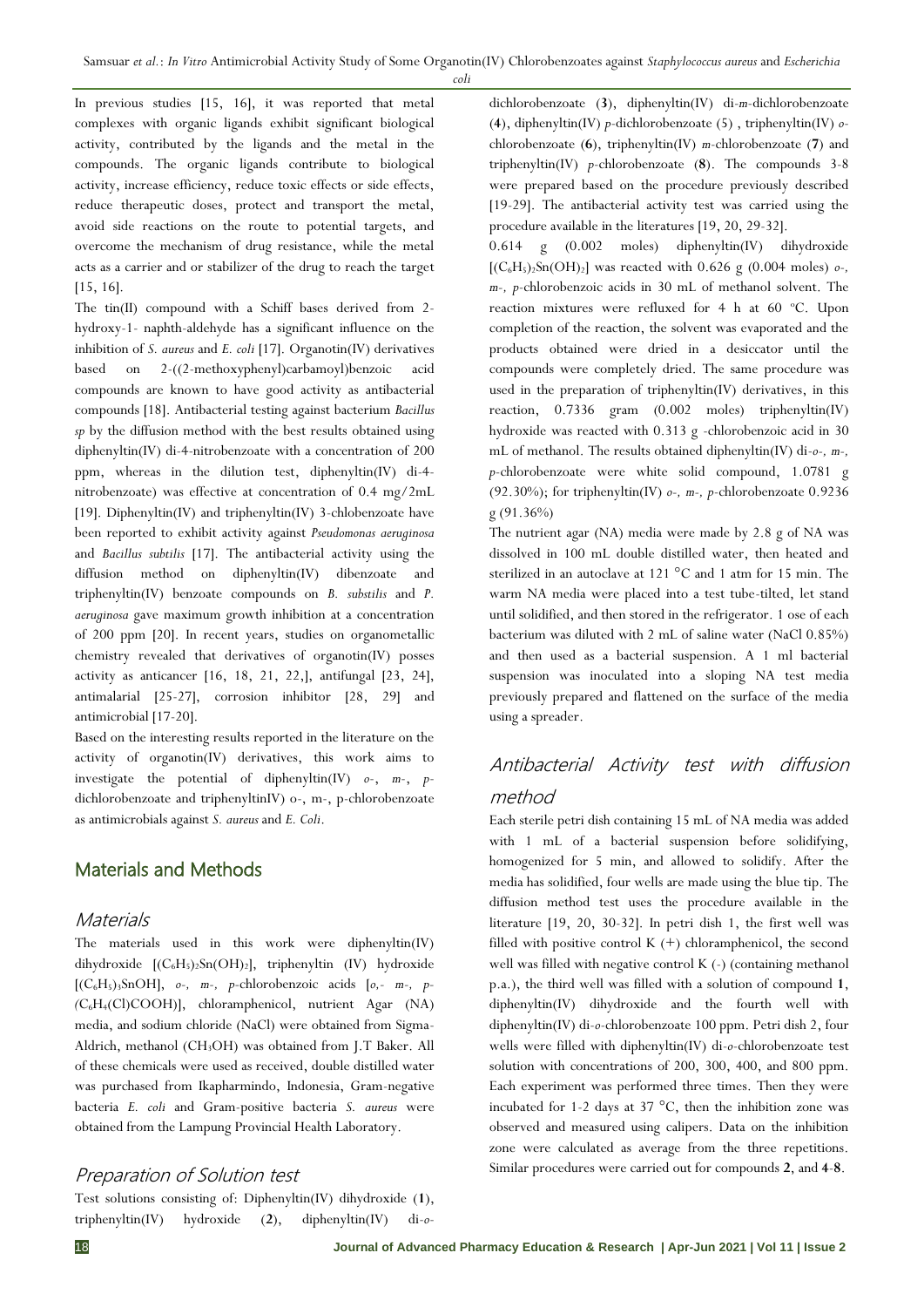*coli*

# Antibacterial Activity test with dilution method

Based on the results of the diffusion test, the most effective inhibitory concentration from compounds **1-8**  was obtained and each compound was dissolved in methanol. The dilution test was performed using the procedure as in the literature [19, 20, 31] by preparing volume variations for the compounds having inhibitory properties to bacteria. 15 mL of liquid NA media were prepared and kept at 55 °C, followed by placing the compounds tested into the liquid NA media. Homogenized with vortex, then the mixture was poured into a petri dish, let stand until solidified. The suspension of *E. coli* and *S. aureus* inoculated in the NA media were incubated at  $37$  °C for 2-3 days. The growth of bacteria was observed daily. The most effective compound tested was the compound having the smallest concentration but having the highest inhibitory effect on bacterial growth [19, 20, 30-32].

# Results and Discussion

The results of the antibacterial activity test on compounds **1-8**  by diffusion and dilution methods against *S. aureus* and *E. coli* are shown in **Table 1.**

| Table 1. The average inhibition zone of compounds tested |                         |                                      |                  |                  |                  |                                                  |                                      |                  |                  |                  |                |
|----------------------------------------------------------|-------------------------|--------------------------------------|------------------|------------------|------------------|--------------------------------------------------|--------------------------------------|------------------|------------------|------------------|----------------|
|                                                          |                         |                                      |                  |                  |                  | The average diameter of the inhibition zone (mm) |                                      |                  |                  |                  |                |
| $\stackrel{\circ}{\simeq}$                               | Compound                |                                      | E. coli          |                  |                  |                                                  |                                      |                  |                  |                  |                |
|                                                          |                         | Concentration (ppm) of solution test |                  |                  |                  |                                                  | Concentration (ppm) of solution test |                  |                  |                  |                |
|                                                          |                         | 100                                  | 200              | 300              | 400              | 800                                              | 100                                  | 200              | 300              | 400              | 800            |
| 1                                                        | $\mathbf{1}$            | 17.1                                 | 16.9             | 17.9             | 21.8             | 22.5                                             | $\boldsymbol{0}$                     | $\boldsymbol{0}$ | $\overline{0}$   | $\theta$         | $\theta$       |
| $\overline{2}$                                           | $\overline{2}$          | 17.8                                 | 16.9             | 17.1             | 17.4             | 17.9                                             | $\theta$                             | $\theta$         | $\theta$         | $\theta$         | $\theta$       |
| 3                                                        | 3                       | $\mathbf{0}$                         | $\overline{0}$   | $\overline{0}$   | $\boldsymbol{0}$ | $\theta$                                         | $\boldsymbol{0}$                     | $\boldsymbol{0}$ | $\overline{0}$   | $\theta$         | $\theta$       |
| $\overline{4}$                                           | $\overline{\mathbf{4}}$ | 9.6                                  | 10.33            | 11.9             | 12.47            | 15.87                                            | $\boldsymbol{0}$                     | $\boldsymbol{0}$ | $\boldsymbol{0}$ | $\theta$         | $\overline{0}$ |
| 5                                                        | 5                       | $\theta$                             | $\theta$         | $\theta$         | $\mathbf{0}$     | 10.2                                             | $\theta$                             | $\theta$         | $\theta$         | $\theta$         | $\Omega$       |
| 6                                                        | 6                       | 8.13                                 | 11.4             | 18.13            | 19.43            | 20.5                                             | $\boldsymbol{0}$                     | $\boldsymbol{0}$ | $\mathbf{0}$     | $\theta$         | $\theta$       |
| 7                                                        | $\overline{7}$          | 6.5                                  | 9.77             | 16.03            | 19.37            | 20.6                                             | $\boldsymbol{0}$                     | $\boldsymbol{0}$ | $\boldsymbol{0}$ | $\theta$         | $\theta$       |
| 8                                                        | 8                       | 9.2                                  | 13.67            | 14.6             | 20.67            | 21.2                                             | $\boldsymbol{0}$                     | $\boldsymbol{0}$ | $\theta$         | $\theta$         | $\theta$       |
| 9                                                        | $K(+)$                  | 31                                   | 32.7             | 34.3             | 36.2             | 36.8                                             | 21.8                                 | 26.3             | 32.1             | 34.4             | 36.2           |
| 10                                                       | $K(-)$                  | $\boldsymbol{0}$                     | $\boldsymbol{0}$ | $\boldsymbol{0}$ | $\boldsymbol{0}$ | $\boldsymbol{0}$                                 | $\boldsymbol{0}$                     | $\boldsymbol{0}$ | $\boldsymbol{0}$ | $\boldsymbol{0}$ | $\theta$       |

The starting materials tested both diphenyltin(IV) dihydroxy and triphenyltin(IV) hydroxy gave inhibition against *S. aureus* but not against the *E. coli.* Out of the diphenyltin(IV) dichlorobenzoates (compounds **3-5**), diphenyltin(IV) di-ochlorobenzoate (**3**) produced no inhibition, while compound **4** and **5** showed activity against *S aureus.* However, compounds (**3-5**) did not give inhibition against *E. coli.* The same observations were also found for the derivative of triphenyltin(IV) chlorobenzoate as shown in **Table 1**. The results reported here for these compounds were surprisingly weaker than similar compounds reported by others [17] for bacterial activity against *E. coli* although the compounds reported also showed very weak activity [17].

Based on **Table 1**, the weak antibacterial activity against *S. aureus i.e*. inhibition zone diameter <10 mm was observed for compound **4** (100) ppm, compound **6** (100) ppm, compound **7 (**100 and 200 ppm), and compound **8 (**100) ppm. Medium antibacterial activity i.e. inhibition zone diameter of 10-16 mm

against *S. aureus* were observed for compound **4** (200, 300, 400, and 800 ppm), compound **5 (**800 ppm), compound **6 (**200 ppm), compound **8 (**200 and 300 ppm). Strong antibacterial activity i.e. inhibition zone diameter > 16 mm against *S. aureus* were observed for compound **6 (**300, 400, and 800 ppm), compound **7 (**300, 400, and 800 ppm), and compound **8** (400 and 800 ppm). Unfortunately, no compound was found to exhibit activity against *E coli*.

The effectiveness of compounds against bacteria was also calculated based on the ratio of the diameter of the inhibition zone (in cm) to the concentration of the compound (in ppm). Based on **Table 2**, of six organotin(IV) chlorobenzoate derivative compounds prepared, compound **4** (100 ppm) is the most effective to inhibit the growth of *S. aureus* with a ratio of 0.0096 and it was the highest inhibition ratio among all of the compounds tested comparable to other compounds reported [17, 19, 20].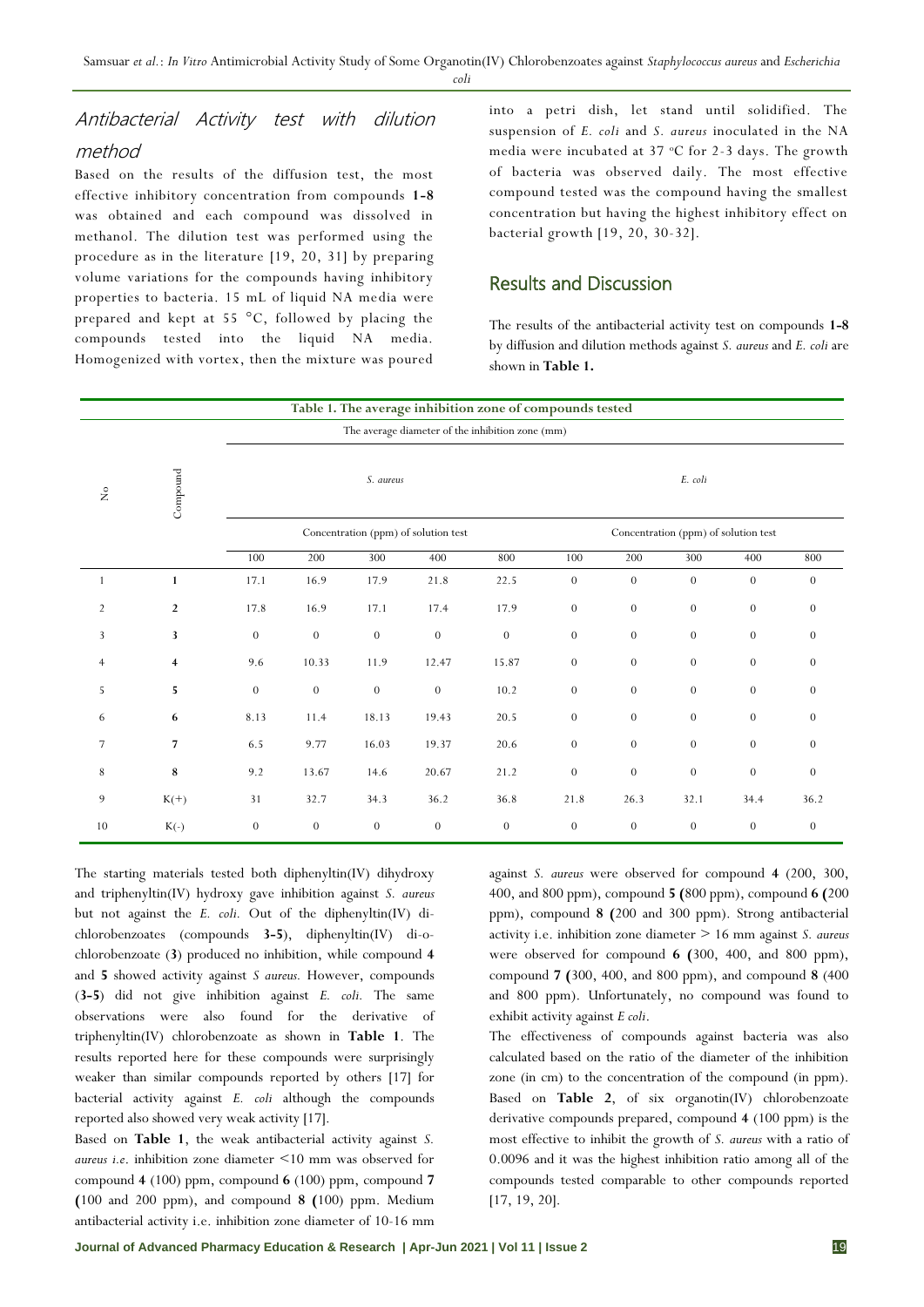| ٦<br>÷<br>. . |
|---------------|
|---------------|

| Table 2. The effectiveness of compounds tested against S. aureus |                          |                |                |        |        |        |  |  |  |  |
|------------------------------------------------------------------|--------------------------|----------------|----------------|--------|--------|--------|--|--|--|--|
| Concetration (ppm)                                               | 3                        | $\overline{4}$ | 5.             | 6      |        | 8      |  |  |  |  |
| 100                                                              |                          | 0.0096         | ۰              | 0.0013 | 0.0065 | 0.0092 |  |  |  |  |
| 200                                                              |                          | 0.0052         | $\overline{a}$ | 0.0057 | 0.0049 | 0.0068 |  |  |  |  |
| 300                                                              | $\overline{a}$           | 0.0040         |                | 0.0060 | 0.0053 | 0.0049 |  |  |  |  |
| 400                                                              | $\overline{\phantom{a}}$ | 0.0031         | ۰              | 0.0049 | 0.0048 | 0.0052 |  |  |  |  |
| 800                                                              | $\overline{\phantom{a}}$ | 0.0020         | 0.0013         | 0.0027 | 0.0026 | 0.0027 |  |  |  |  |

The dilution method is used to determine the minimum inhibitory concentration (MIC). The MIC for compound **4** (100 ppm), **5** (600 ppm), **6-8** (60 ppm) against *S. aureus* is shown in **Table 3**.

The differences in antibacterial activity of a compound against *S. aureus* and *E coli* are due to the differences in the structure and composition of the cells of the two bacteria [17, 19, 20]. It is also observed that the small difference in the structure of the compound produces different antibacterial activities [17, 19, 20].

| Table 3. Minimum inhibitory concentrations (MIC) using dilution method |           |                     |         |         |         |                          |                          |                          |                          |           |  |
|------------------------------------------------------------------------|-----------|---------------------|---------|---------|---------|--------------------------|--------------------------|--------------------------|--------------------------|-----------|--|
| No                                                                     | Compounds | Concentration (ppm) |         |         |         |                          |                          |                          |                          |           |  |
| 4                                                                      |           | 60                  | 70      | 80      | 90      | 100                      | 110                      | 120                      | 130                      |           |  |
|                                                                        |           | $+++++$             | $+++$   | $^{++}$ | $+$     | $\overline{\phantom{a}}$ | $\overline{\phantom{a}}$ | $\overline{\phantom{a}}$ | $\sim$                   |           |  |
| 5<br>$\overline{2}$                                                    |           | 300                 | 350     | 400     | 450     | 500                      | 550                      | 600                      | 650                      |           |  |
|                                                                        |           | $+++++$             | $+++++$ | $++++$  | $+++$   | $++$                     | $+$                      | ۰                        | $\overline{\phantom{a}}$ |           |  |
|                                                                        |           | 30                  | 35      | 40      | 45      | 55                       | 60                       | 70                       | 80                       | S. aureus |  |
|                                                                        | 6         | $+++++$             | $+++++$ | $+++++$ | $^{++}$ | $^{+}$                   |                          |                          | ٠                        |           |  |
| $\overline{2}$                                                         | 7         | $+++++$             | $+++++$ | $+++++$ | $^+$    | $+$                      |                          | ۰                        | $\overline{\phantom{a}}$ |           |  |
| 3                                                                      | 8         | $+++++$             | $+++++$ | $+++++$ | $++$    | $+$                      |                          | $\overline{\phantom{a}}$ | $\overline{\phantom{a}}$ |           |  |

Note:

 $++++=$  very high bacterial growth

 $++++$  = high bacterial growth

 $+++$  = medium bacterial growth

 $++$  = little bacterial growth

 $+=$  very little bacterial growth

- = no bacterial growth

# **Conclusion**

In this study, the activity of diphenyltin(IV) dichlorobenzoates (compounds **3-5**) and triphenyltin(IV) chlorobenzoates (compounds **6-8)** compounds were tested against *S. aureus* and *E. coli*. The experimental results demonstrated that triphenyltin(IV) chlorobenzoates (compounds **6-8**) exhibit appreciable activity against *S. aureus*, but none of the compounds were observed to exhibit activity against *E. coli*.

Acknowledgments: The authors are grateful to the Institute of Research and Community Services, Universitas Lampung for facilitating the authors in obtaining research grant.

#### Conflict of interest: None

Financial support: This research was supported by research grants obtained from the Directorate of Research and Community Services, The Ministry of Research, Technology/Research, and National Innovation Agency, Indonesia through research schemes of Penelitian Disertasi Doktor 2020, Penelitian Dasar and Penelitian Terapan (Basic Research and Applied Research Grant Schemes) 2020 with contract numbers 179/SP2H/ADM/LT/DRPM/2020 and 139/SP2H/AMD/LT/DRPM/2020, respectively as well as partly by Penelitian Dasar 2021.

Ethics statement: This article does not contain any studies with human participants or animals performed by any of the authors.

### **References**

- 1. Huttner A, Harbarth S, Carlet J, Cosgrove S, Goossens H, Holmes A. et al. Antimicrobial resistance: a Global View from the 2013 World Healthcare Associated Infections Forum. Antimicrob Res Infect Cont. 2013 Dec;2(1):1-3.
- 2. Leonid K, Anna D, Sergey T, Natalya T, Dina P, Irina M, et al. Production of Herbal Protein Isolates with the Enzymatic Hydrolysis Technology. Int J Pharm Res Allied Sci. 2020 Jul; 9(3):10-5.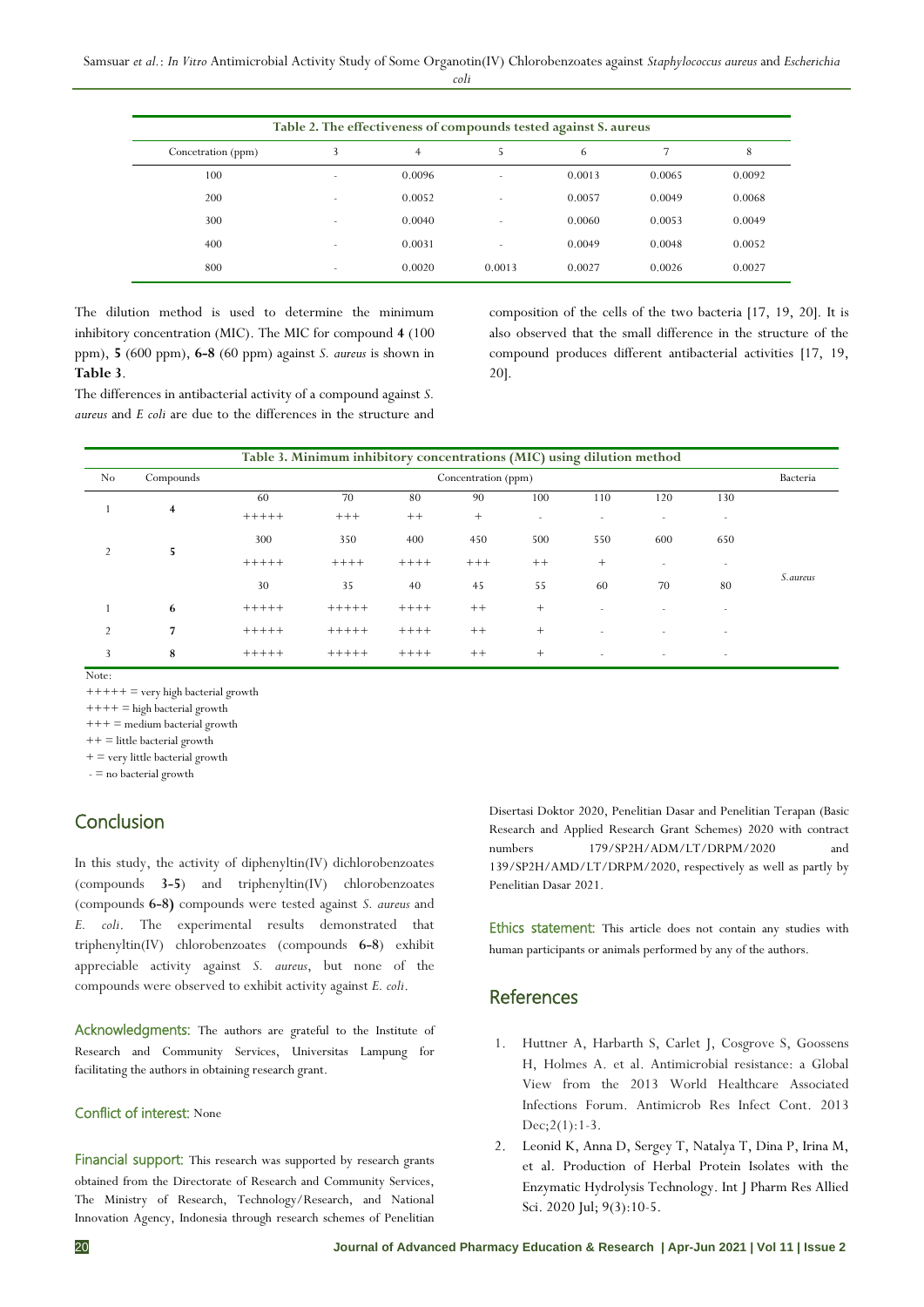- *coli*
- 3. Al-Ghamdi M, Aly MM, Sheshtawi RM. Antimicrobial Activities of Different Novel Chitosan-Collagen Nanocomposite Films Against Some Bacterial Pathogens. Int J Pharm Phytopharm Res. 2020 Feb;10(1):114-21.
- 4. Yadav K, Prakash, S. Prevalence and antibiotic susceptibility pattern of MRSA (Methicillin-Resistant *Staphylococcus aureus*) in Upper Respiratory Tract Infection. Global J Microbiol Res. 2016 May; 4(2):167- 73.
- 5. Rodríguez-Rojas A, Rodríguez-Beltrán J, Couce A, Blázquez J. Antibiotics and antibiotic resistance: a bitter fight against evolution. Int J Med Microbiol. 2013 Aug; 303(6-7):293-7.
- 6. Laxminarayan R, Duse A, Wattal C, Zaidi AK, Wertheim HFL, Sumpradrit N, et al. Antibiotic resistance-the need for global solutions*.* Lancet Infect Dis. 2013 Dec;13(12):1057-98.
- 7. Monnier AA, Eisenstein BI, Hulscher ME, Gyssens IC. Towards a global definition of responsible antibiotic use: results of an international multidisciplinary consensus procedure. J Antimicrob Chemoth. 2018 Jun; 73(suppl\_6): vi3-vi16.
- 8. European Food Safety Authority, European Centre for Disease Prevention and Control. The European Union summary report on trends and sources of zoonoses, zoonotic agents and food-borne outbreaks in 2012. EFSA J. 2014 Feb; 12(2): 3547.
- 9. Lehman SM, Mearns G, Rankin D, Cole RA, Smrekar F, Branston SD, et al. Design and Preclinical Development of a Phage Product for the Treatment of Antibiotic-Resistant Staphylococcus aureus Infections. Viruses. 2019 Jan; 11(1):88.
- 10. Foster FJ. Antibiotic resistance in Staphylococcus aureus. Current status and future prospects. FEMS Microbiol Rev, 2017 May; 41(3):430-49
- 11. Sary K, Fairbrother JM, Arsenault J, de Lagarde M, Boulianne M. Antimicrobial Resistance and Virulence Gene Profiles Among Escherichia coli Isolates from Retail Chicken Carcasses in Vietnam. Foodborne Patho Dis 2019 Apr; 16(4):298-306.
- 12. Niranjan V, Malini A. Antimicrobial resistance pattern in *Escherichia coli* causing urinary tract infection among inpatients. Indian J Med Res. 2014 Jun; 139(6):945-8.
- 13. Zhang P, Sadler PJ. Advances in the design of organometallic anticancer complexes. J Organomet Chem. 2017 Jun; 839: 5-14.
- 14. El-bendary MM. A new organometallic complex based on the trimethyltin cation and 2,6-pyridinedicarboxylic acid as a potential anticancer agent. Polyhedron. 2015; 87:383-9.
- 15. Waseem D, Butt AF, Haq IU, Bhatti MH, Khan GM. Carboxylate derivatives of tributyltin (IV) complexes as anticancer and antileishmanial agents. DARU J Pharm Sci. 2017 Dec;25(1):1-4.
- 16. Uddin N, Rashid F, Haider A, Tirmizi SA, Raheel A, Imran M, et al. Triorganotin (IV) carboxylates as potential anticancer agents: Their synthesis, physiochemical characterization, and cytotoxic activity against HeLa and MCF‐7 cancer cells. Appl Organometal Chem. 2021 Apr; 35(4): e6165.
- 17. Neelofar N, Ali N, Khan A, Amir S, Khan NA, Bilal M. Synthesis of Schiff bases derived from 2-hydroxy-1 naphth- aldehyde and their tin(II) complexes for antimicrobial and antioxidant activities. Bull Chem Soc Ethio. 2017 Sep; 31(3):445-56.
- 18. Sirajuddin M, Ali S, Tahir MN. Organotin(IV) derivatives based on 2-((2-methoxyphenyl)carbamoyl)benzoic acid: Synthesis, spectroscopic characterization, assessment of antibacterial, DNA interaction, anticancer and antileishmanial potentials. J Mol Struct. 2021 Apr, 1229:129600.
- 19. Annissa A, Suhartati T, Yandri Y. Antibacterial Activity of Diphenyltin(IV) and Triphenyltin(IV) 3- Chlorobenzoate against *Pseudomonas aeruginosa* and *Bacillus subtilis*. Orient J Chem. 2017 May; 33(3):1133-9.
- 20. Hadi, S, Hermawati E, Noviany N, Suhartati T, Yandri Y. Antibacterial Activity Test of Diphenyltin (IV) Dibenzoate and Triphenyltin (IV) Benzoate Compounds Against *Bacillus substilis* and *Pseudomonas aeruginosa*. Asian J Microbiol Biotech Env Sci. 2018 Jan; 20(1):113-9.
- 21. Hadi S, Rilyanti M. Synthesis and In Vitro Anticancer Activity of Some Organotin(IV) Benzoate Compounds. Orient J Chem. 2010 Jul; 26(3):775-9.
- 22. Hadi S, Rilyanti M, Suharso S. *In Vitro* Activity and Comparative Studies of Some Organotin(IV) Benzoate Derivatives Against Leukemia Cancer Cell: L-1210. Indo J Chem. 2012 Jul; 12(2):172-7.
- 23. Rocha CS, de Morais BP, Rodrigues BL, Donnici CL, de Lima GM, Ardisson JD, et al. Spectroscopic and X-ray structural characterization of new organotin carboxylates and their in vitro antifungal activities. Polyhedron. 2016 Oct; 117:35-47.
- 24. Hadi S, Rilyanti M. Comparative Study on the Antifungal Activity of Some Di- and Tributyltin (IV) Carboxylate Compounds. Modern Appl Sci. 2009 Mar; 3(2):12-7.
- 25. Hadi S, Noviany N, Rilyanti M. In Vitro Antimalarial Activity of Some Organotin(IV) 2-Nitrobenzoate Compounds Against *Plasmodium falciparum.* Macedon J Chem Chem Eng. 2018 Dec; 37(2):185-91.
- 26. Hadi S, Qudus HI, Wattana-Amorn P. The Potency Study of Organotin (IV) 3-Nitrobenzoate Compounds as Antimalarial Agents. J Phys: Conf Ser*.* 2019;1338(1):012012.
- 27. Hadi S, Fenska MD, Wijaya, RA, Noviany N, Suhartati T. Antimalarial Activity of Some Organotin (IV) Chlorobenzoate Compounds against Plasmodium falciparum. Mediterr J Chem. 2020 Mar;10(3):213-9.
- 28. Hadi S, Afriyani H, Anggraini WD, Qudus HI, Suhartati T. The Synthesis and Potency Study of Some Dibutyltin